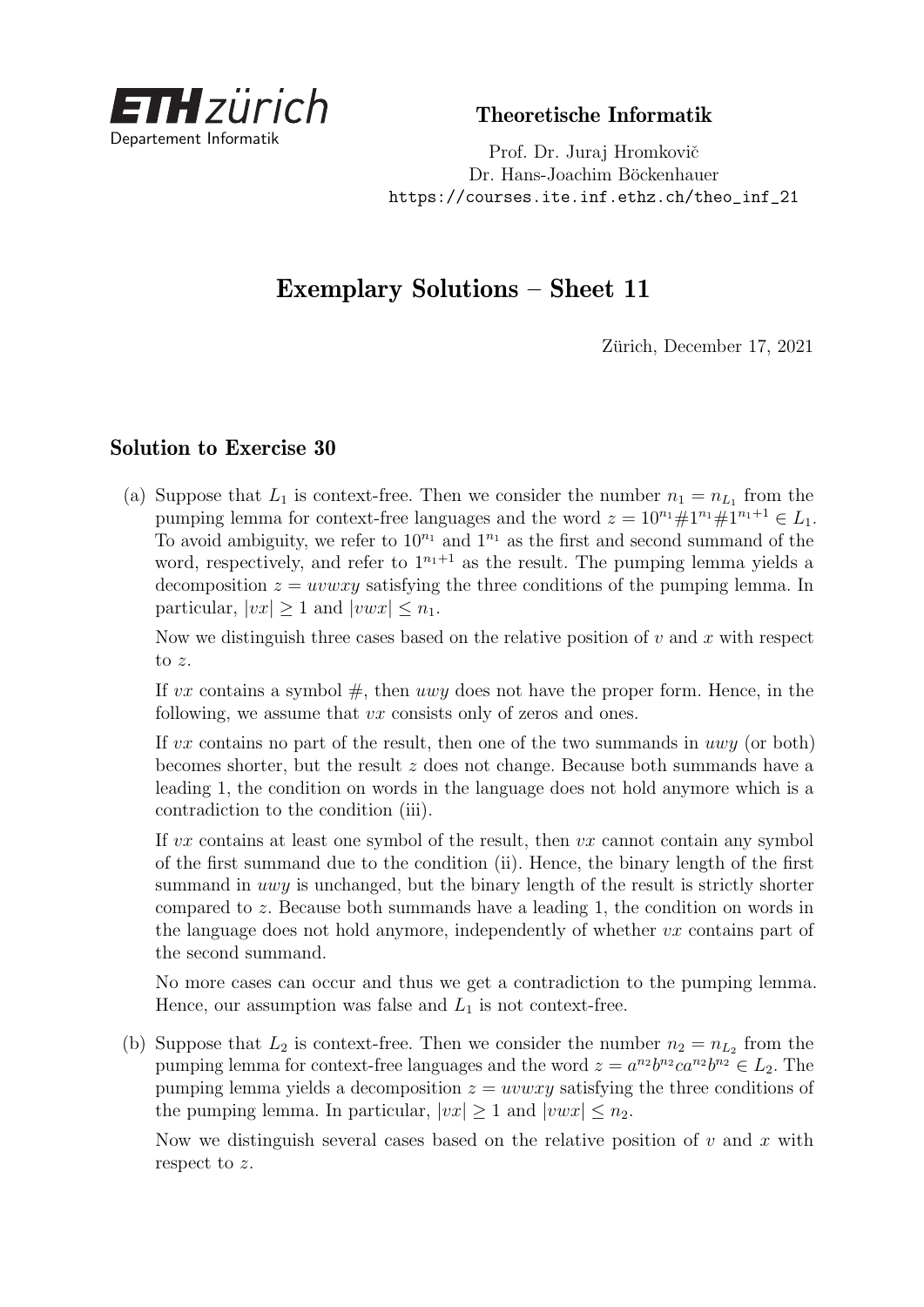If *vx* contains the symbol *c*, then *uwy* contains no more *c* and thus  $uwy \notin L_2$  which is a contradiction to the condition (iii) from the pumping lemma.

If *vx* only contains symbols from the prefix  $a^{n_2}b^{n_2}$  of *z*, then the subword before *c* in  $uv^2wx^2y$  is longer than the subword after *c*. Hence,  $uv^2wx^2y \notin L_2$  which is a contradiction to the condition (iii) from the pumping lemma.

If *vx* only contains symbols from the suffix  $a^{n_2}b^{n_2}$ , then the subword before *c* in *uwy* is longer than the subword after *c*. Hence,  $uvw \notin L_2$  which is a contradiction to the condition (iii) from the pumping lemma.

The only remaining case is that *vx* contains symbols before *c* as well as symbols after *c*. Because of  $|vwx| \leq n_2$ , *vx* can contain no symbol *a* from the prefix  $a^{n_2}$  and no symbol *b* from the suffix  $b^{n_2}$ . Then  $uv^2wx^2y$  contains more symbols *b* before *c* than after *c*. Hence,  $uv^2wx^2y \notin L_2$  which is a contradiction to the condition (iii) from the pumping lemma.

We get a contradiction to the pumping lemma in every case. Hence, our assumption was false and  $L_2$  is not context-free.

## Solution to Exercise 31

As  $L_1$  is context-free and  $L_2$  is regular,  $L_1$  is accepted by a pushdown automaton  $M_1 =$  $(Q_1, \{a, b\}, \Gamma, \delta_1, q_{0,1}, Z_0)$  and  $L_2$  is accepted by a (nondeterministic) finite automaton  $M_2 = (Q_2, \{a, b\}, \delta_2, q_{0,2}, F).$ 

Now we can essentially run both automata in parallel, using the product construction just like when combining two finite automata. The only additional difficulty is that  $M_1$  accepts once the stack becomes empty and  $M_2$  accepts upon reaching an accepting state. The new automaton being a pushdown automaton has to accept by emptying the stack.

To this end, we only allow to empty the stack if  $M_2$  simultaneously makes a transition to an accepting state. To be able to recognize that the stack becomes empty, we have to guarantee that  $Z_0$  is only used once at the very bottom of the stack. To this end, we first transform  $M_1$  into an equivalent pushdown automaton  $M'_1 = (Q'_1, \{a, b\}, \Gamma', \delta'_1, q'_{0,1}, Z'_0)$ where

$$
Q'_1 = Q_1 \cup \{q'_{0,1}\}, q'_{0,1} \notin Q_1,
$$
  
\n
$$
\Gamma' = \Gamma \cup \{Z'_0\}, Z'_0 \notin \Gamma,
$$
  
\n
$$
\delta'_1(q'_{0,1}, \lambda, Z'_0) = \{(q_{0,1}, Z'_0 Z_0)\},
$$
  
\n
$$
\delta'_1(q, \lambda, Z'_0) = \{(q, \lambda)\}\n\text{ for all } q \in Q_1,
$$
  
\n
$$
\delta'_1(q, x, Z) = \delta_1(q, x, Z) \text{ for all } q \in Q_1, x \in \{a, b\} \cup \{\lambda\}, \text{ and } Z \in \Gamma.
$$

The pushdown automaton  $M'_1$  uses  $Z'_0$  as the symbol at the very bottom of the stack. In the only possible initial step, it puts  $Z_0$  on top of it and changes its state to  $q_{0,1}$ , i.e., it reproduces the initial configuration of  $M_1$  (with an additional symbol  $Z'_0$  at the very bottom of the stack). Then it behaves exactly like  $M_1$  until  $Z'_0$  is read again. In the case when  $Z'_{0}$  is read (i.e., it is at the top of the stack), it is removed from the stack yielding an empty stack and finishing the computation. This happens if and only if everything else has been removed from the stack, i.e., the stack of  $M_1$  has been emptied. Hence, the two automata are equivalent.

Using the product construction on  $M'_1$  and  $M_2$ , we construct the following pushdown automaton  $M = (Q, \{a, b\}, \Gamma', \delta, q_0, Z'_0)$  where

$$
Q = Q_1' \times Q_2,
$$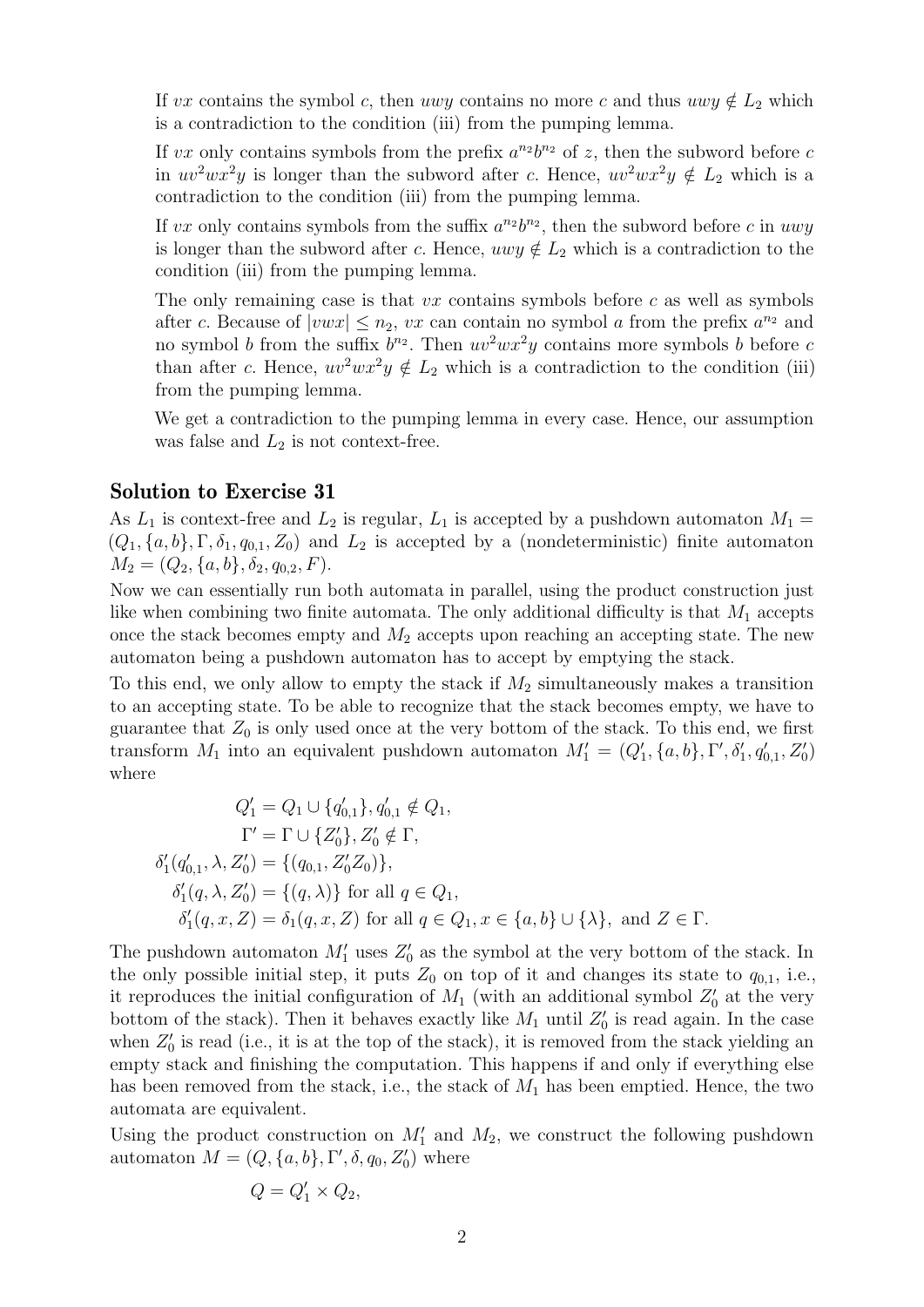$$
q_0 = (q'_{0,1}, q_{0,2}),
$$
  
\n
$$
\delta(q_0, \lambda, Z'_0) = \{((q'_{0,1}, q_{0,2}), Z'_0 Z_0)\},
$$
  
\n
$$
\delta((p, q), \lambda, Z'_0) = \{((p, q), \lambda, \lambda)\}\
$$
for all  $p \in Q_1, q \in F$ ,

and, for all  $(p, q) \in Q$ ,  $x \in \{a, b\}$ , and  $Z \in \Gamma$ , we set

$$
\delta((p,q), x, Z) = \{ ((p', q'), \beta) \mid (p', \beta) \in \delta'_1(p, x, Z), q' \in \delta_2(q, x) \} \text{ as well as}
$$

$$
\delta((p,q), \lambda, Z) = \{ ((p', q), \beta) \mid (p', \beta) \in \delta'_1(p, \lambda, Z) \}.
$$

The construction implies, for every word  $w \in \{a, b\}^*$ , that an accepting computation

$$
((q'_{0,1},q_{0,2}),w,Z'_0)\big|_{\overline{M}}\ldots\big|_{\overline{M}}((p,q),u,\alpha)\big|_{\overline{M}}\ldots\big|_{\overline{M}}((p',q'),\lambda,\lambda)
$$

of *M* on *w* corresponds to the accepting computations

$$
(q'_{0,1}, w, Z'_0) |_{M'_1} \dots |_{M'_1} (p, u, \alpha) |_{M'_1} \dots |_{M'_1} (p', \lambda, \lambda)
$$

and

$$
(q_{0,2}, w) \Big|_{\overline{M_2}} \dots \Big|_{\overline{M_2}} (q, u) \Big|_{\overline{M_2}} \dots \Big|_{\overline{M_2}} (q', \lambda)
$$

of  $M_1'$  and  $M_2$  on  $w$ , respectively, and vice-versa. One only has to make sure that the steps of  $M'_1$  and  $M$  reading an empty word are such that the state of  $M_2$  is left unchanged. Overall, we obtain

$$
L(M) = L(M'_1) \cap L(M_2) = L_1 \cap L_2,
$$

thus  $L_1 \cap L_2$  is context-free.

## Solution to Exercise 32

In the following, we show how a Turing machine can be simulated by a two-stack pushdown automaton. The simulation is based on the following idea: the read/write head of the Turing machine splits its working tape into two parts that are simulated by the two stacks. The top of one of the stacks corresponds to the read/write head of the Turing machine and a step to the left or to the right corresponds to copying from one stack to the other one. Let *M* be a Turing machine. Then we simulate *M* by a two-stack pushdown automaton *A* as follows: Because the Turing machine does not have a separate input tape, we first have to copy the entire input of *A* onto the stacks. We perform this copying by first writing each input symbol on the first stack. Then we push a blank symbol onto the second stack. To read the first input symbol at the beginning of the actual simulation of *M*, we move the content of the first stack (except for the initial stack symbol  $Z_0$ ) one symbol after another onto the second stack. The corresponding transitions (and also all subsequent ones) are *<sup>λ</sup>*-transitions, i.e., *<sup>A</sup>* ignores its own input from now on. Finally, we push the endmarker ¢ of *M*'s tape onto the first stack.

Now the actual simulation can begin. We always interpret the symbol at the top of the first stack as the cell of *M*'s tape that is currently scanned by the read/write head. The rest of the first stack contains the part of *M*'s tape to the left of the read/write head. The second stack contains the part of *M*'s tape to the right of the read/write head. Replacing the symbol at the current position on *M*'s tape can be easily simulated. A step to the left on *M*'s tape corresponds to moving the symbol at the top of the first stack onto the